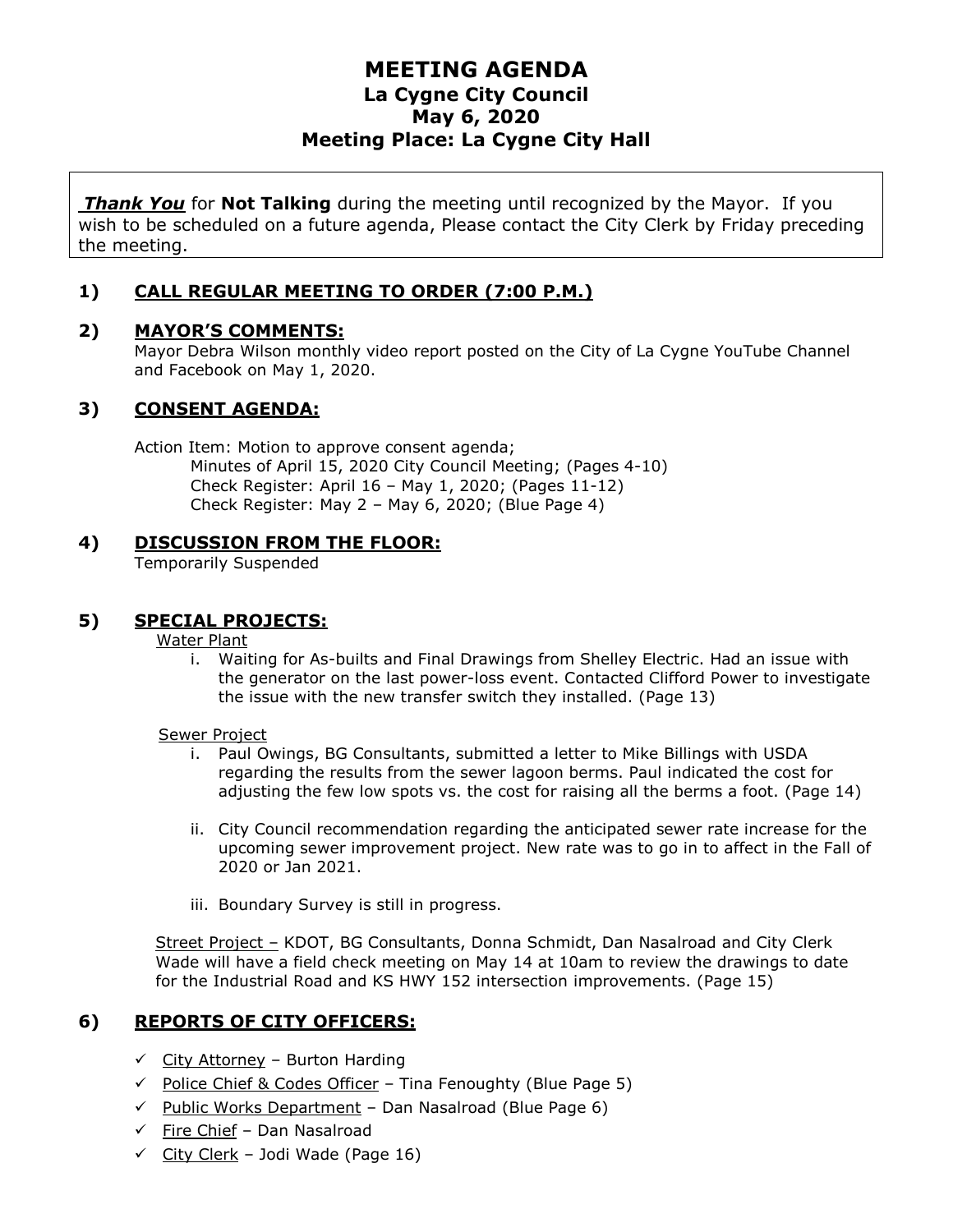# **MEETING AGENDA La Cygne City Council May 6, 2020 Meeting Place: La Cygne City Hall**

## **7) REPORTS OF COUNCIL COMMITTEES:**

- a] Water & Gas---------------------------------------Danny Curtis ------- Keith Stoker
	- $\checkmark$  Pertaining to our current Water Right Files, the City Clerk has researched with RWD #1 regarding a legal description which includes Linn Valley Lakes within their district and we could only find a Right-of -way Easement between Linn Valley Lakes and RWD #1. Katie Tietsort, Water Commissioner, concluded the changes do need to be filed. (Page 17)
	- $\checkmark$  Gas Committee met with PWS Nasalroad and City Clerk Wade to review Gas utility section of the City Codes book. City Clerk Wade will create another draft with suggestions from the committee to present at the May 20 meeting.
- b] Street ---------------------------------------------James Thies ------- Jerome Mitzner
	- $\checkmark$  City Clerk Wade reached out to other communities our size for names of Engineer companies they have utilized for storm water survey. Currently have (3) companies.
- c] Sewer----------------------------------------------James Thies ------- Thomas Capp
	- $\checkmark$  503 N 4<sup>th</sup> St repair to severed sewer line. Sewer line was bored through by one of the new water mains during the Water Improvement project. House had been vacant for the past 3-4 years. Invoice has been sent to BG Consultants and Orr-Wyatt Streetscapes. Warranty period ended December 2019. No response from Orr-Wyatt. Contract was emailed to City Attorney Harding for review. Total cost of repair \$1825. Tabled from April 15, 2020 meeting. (Page 18-20)

|                                                                                        | ---Jerome Mitzner------ Keith Stoker |                |
|----------------------------------------------------------------------------------------|--------------------------------------|----------------|
| q] Community Building-------------------------------- Danny Curtis --------James Thies |                                      |                |
| h] Employee Relations & Training---------------------Keith Stoker ------               |                                      | Jerome Mitzner |

## **8) SPECIAL COMMITTEE REPORTS:**

- a] Emergency Management
- b] Swanfest Committee
- c] Planning & Zoning
- d] La Cygne Community Park Board (Page 21-22) (Blue Page 7)

## **9) UNFINISHED BUSINESS:**

a] Resolution No. \_\_\_ for Administrative policy No. 9 - Purchasing and Bidding Policy (Page 23-24)

b] Ordinance No. \_\_\_\_\_ to amend Article 6, Table 6-1 by adding line 19 "to permit R-1 to allow a Conditions Use Permit for Food Trailers & Mobile Kitchens for the purpose of food sales. (Page 25)

c] Quotes from Advantage/Peoples Telecommunications for purchasing new computers and replacing the server. **(Tabled until May 20, 2020 meeting)**